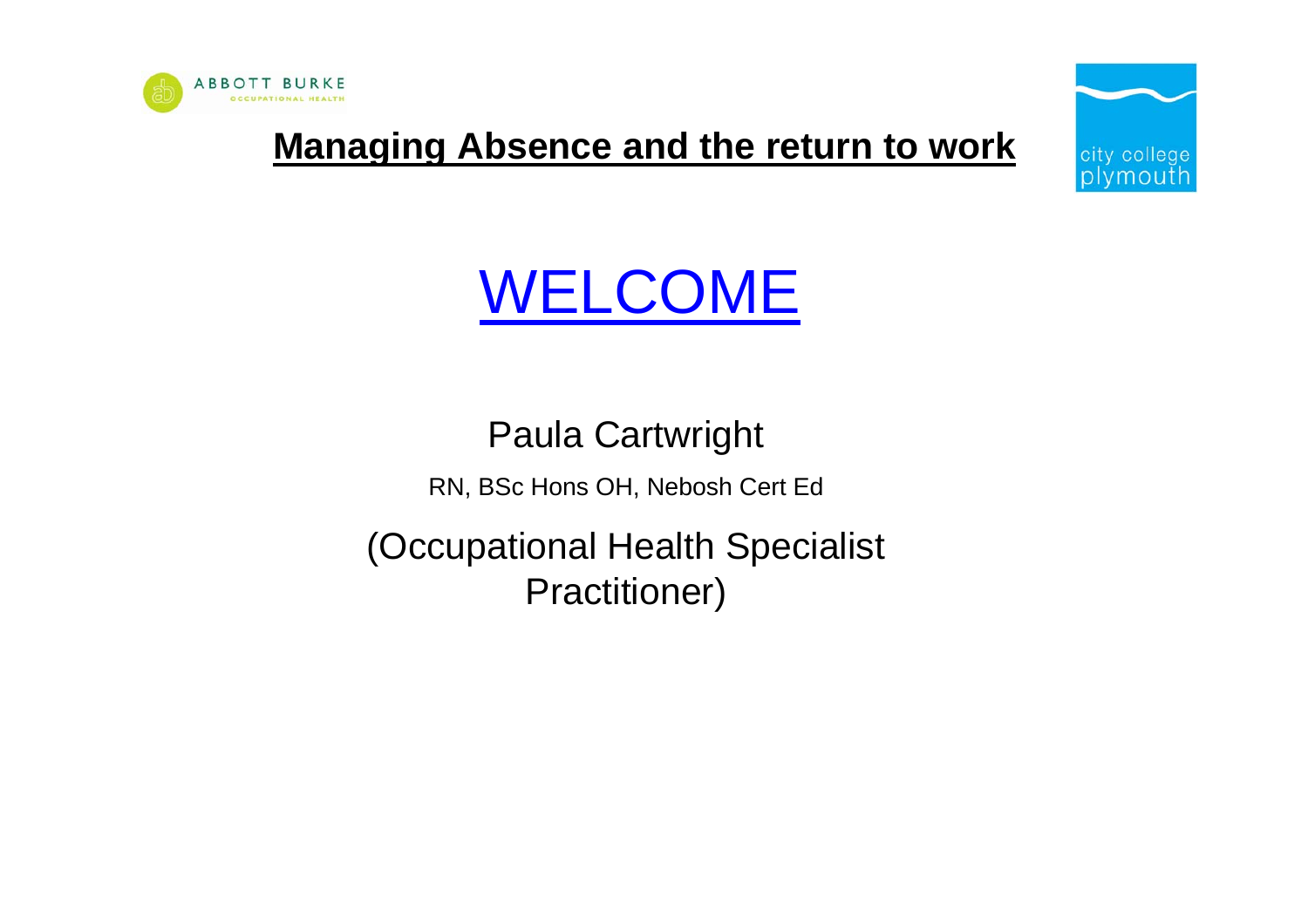

### Occupational Health: an ever changing



### environment.





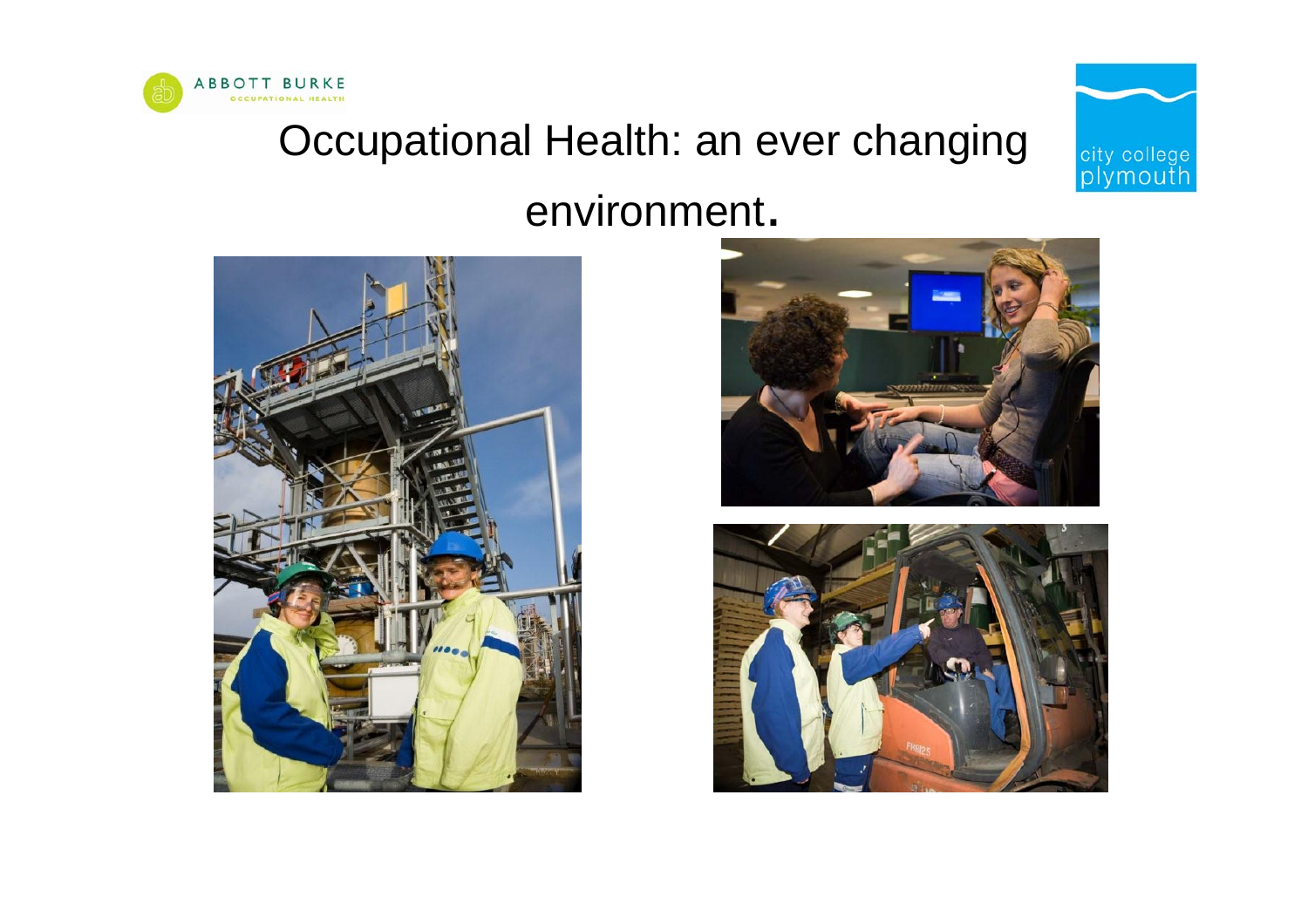





- **Making a referral to OH how to ask the right questions and get helpful answers**
- Give as much information as possible about your concerns,
- Ask any specific questions that you would like an answer to,
- Provide a job description or outline of duties,
- If sickness absence records are appropriate, include them,
- Provide physical descriptions of a workplace/work pattern if appropriate to the referral, e.g. if the employee is required to negotiate stairs and there is an issue over mobility.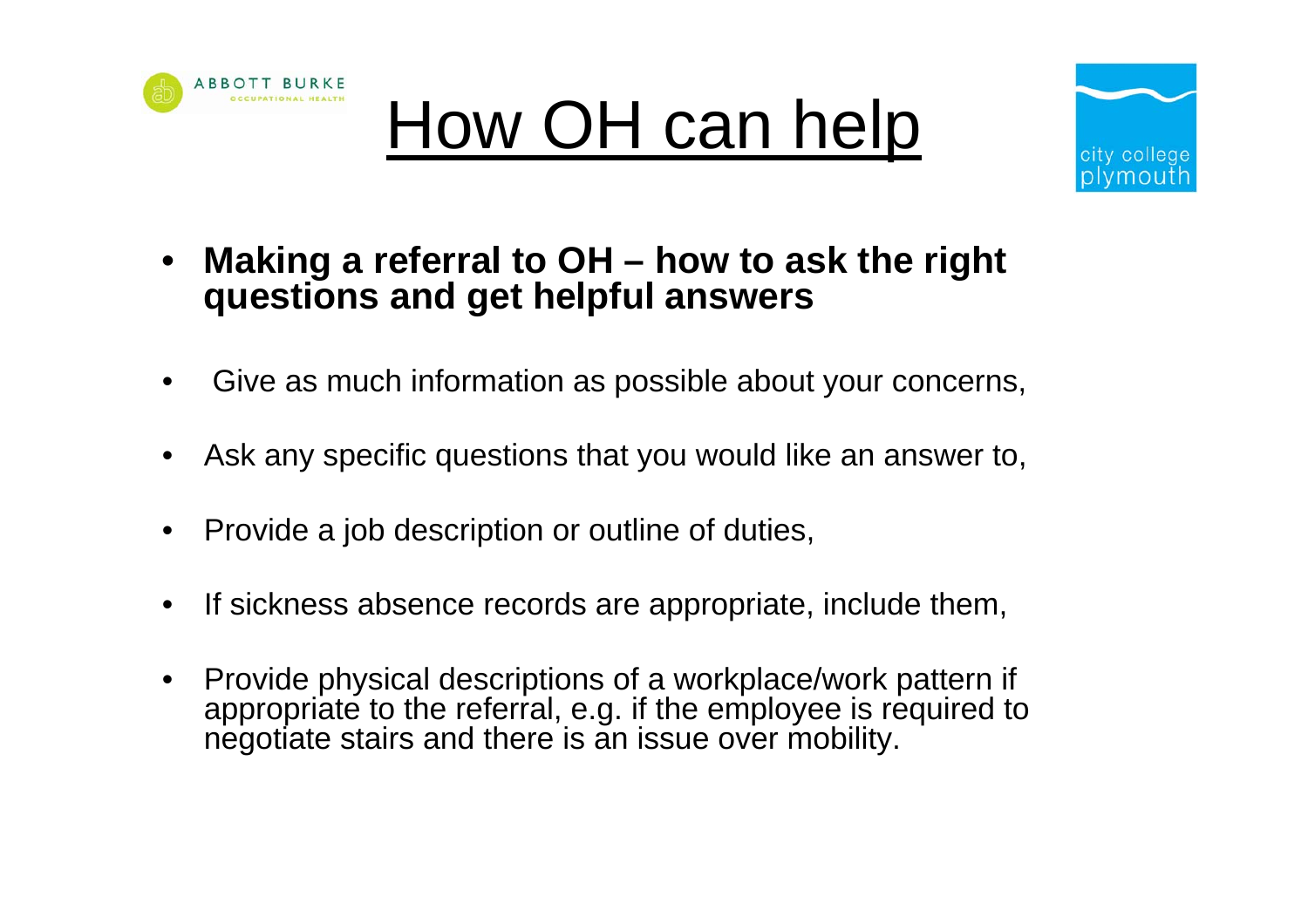

### **Disability Discrimination Act (DDA) 2005**

- Physical or Mental Health impairment which has a long term effect on a person's ability to carry out day to day activities.
- Where disability is reported or suspected an employer requires medical advice regarding reasonable adjustments to ensure the employee is treated favourably.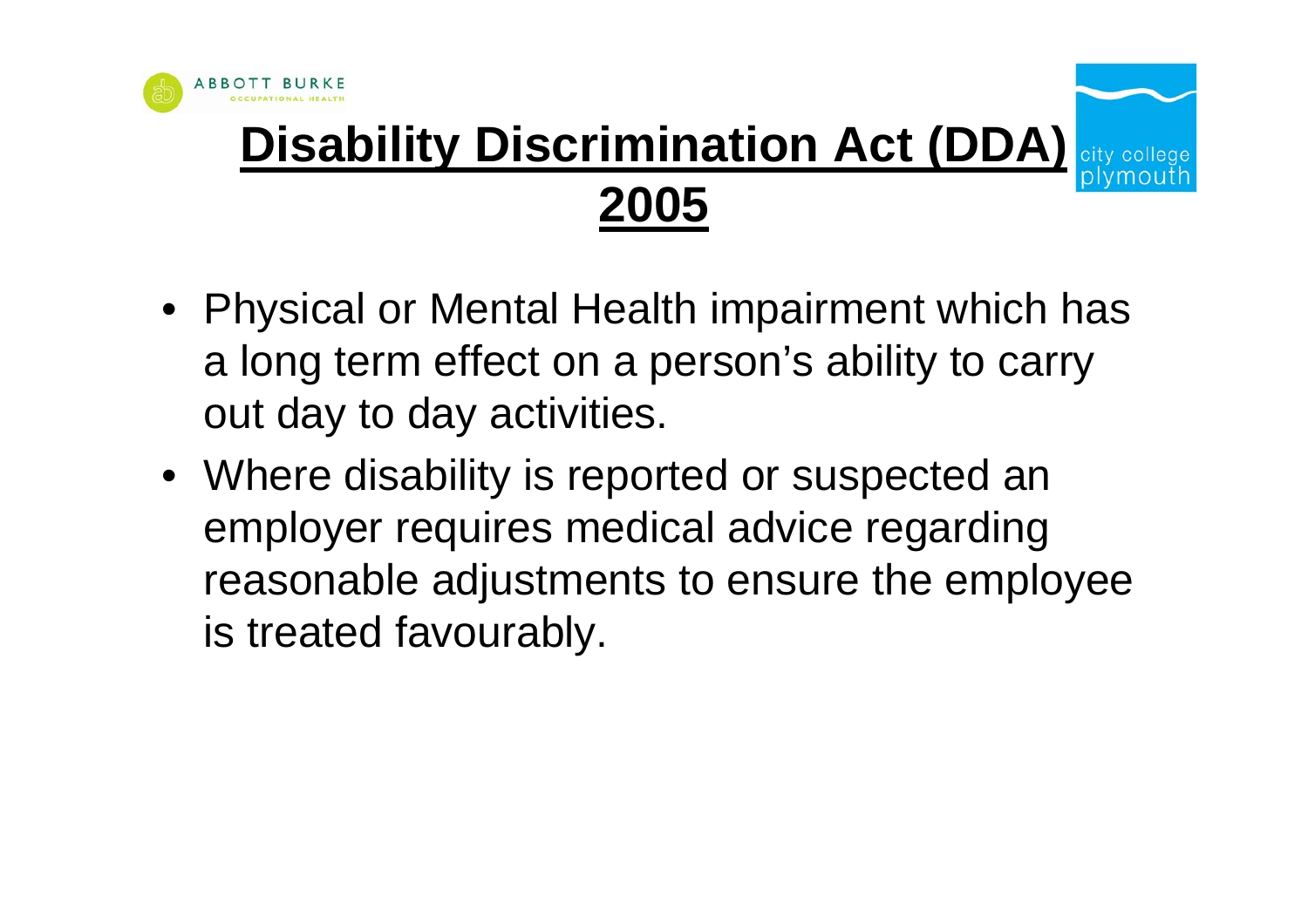

## **Disability Discrimination Act (DDA) City college 2005**

- Recruitment
- Return to work and Rehabilitation
- Retention

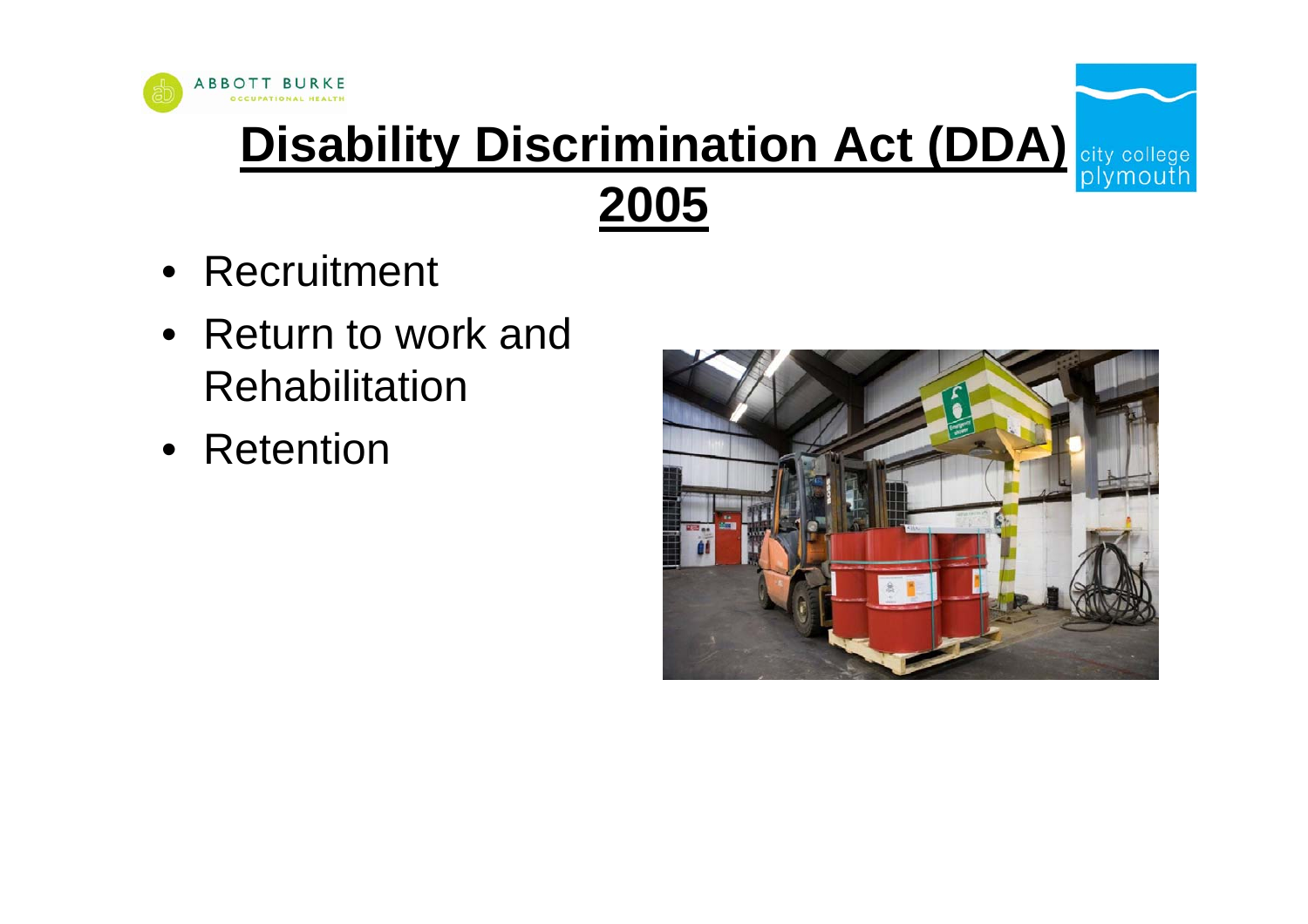



- I am referring Mr. X to you on the following points;
- When might I reasonably expect Mr. X to return to work?
- Will Mr. X be able to return to the same job?
- What, if any, reasonable adjustments (in hours, accommodation, equipment) may need to be made to Mr. X's job/workplace to facilitate his return?
- Can Mr. X's history of sickness absence be attributed to a medical cause? If so, what pattern of sickness (if any) can be predicted in Mr. X's future employment (long or short term)?
- Is there an underlying medical condition which could explain Mr. X's failure to perform at work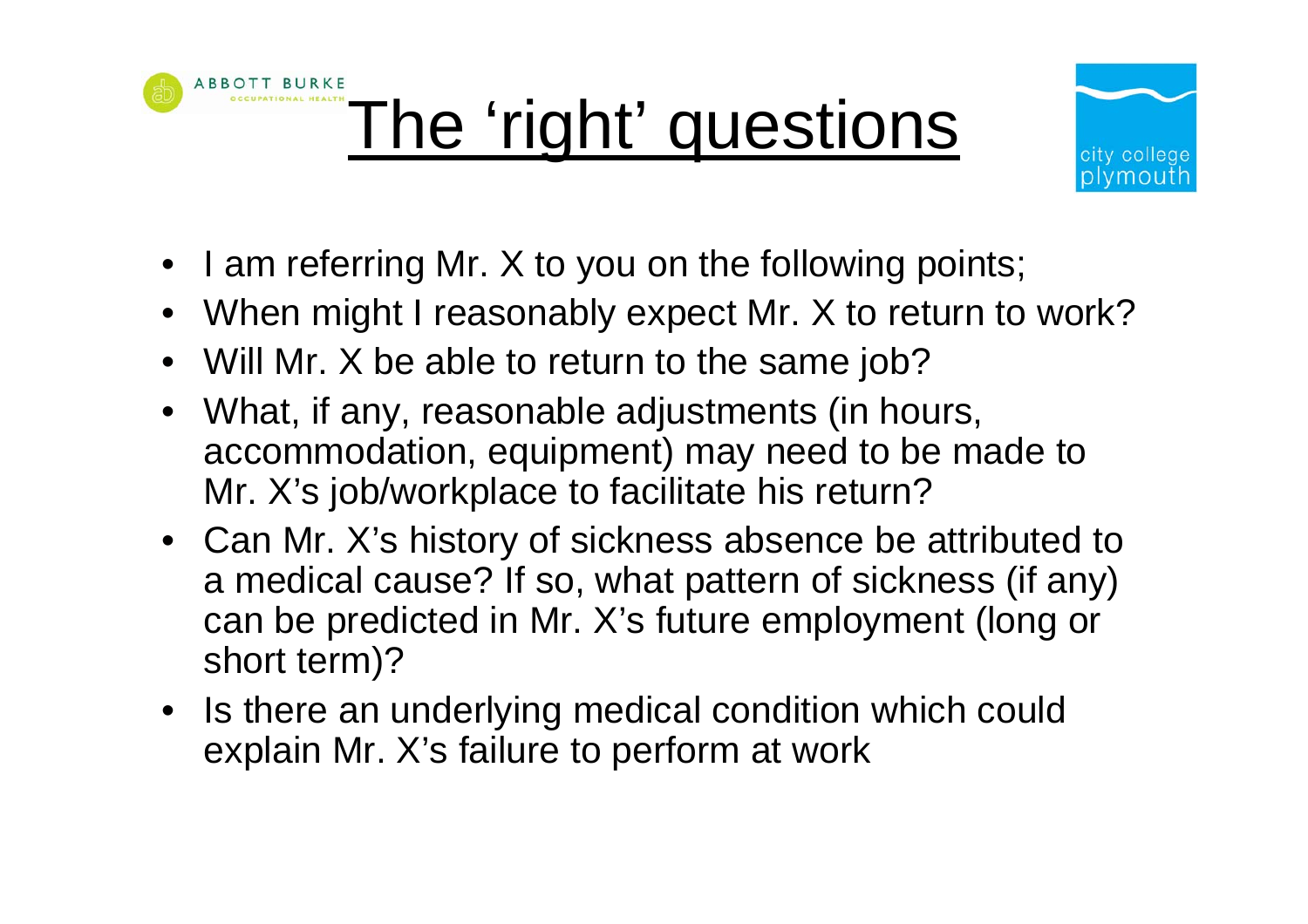





- Sarah, 26 yrs, General Administrator,
- Over the last 6-8 months frequent short term sickness absences plus a couple of episodes of 2 weeks each. Dr's note stated 'viral infection'
- Performance issues; slow, forgetful, poor concentration, increasingly uncommunicative with you and others
- Signs of personal neglect, ?smell of alcohol on her breath on odd occasions in the morning.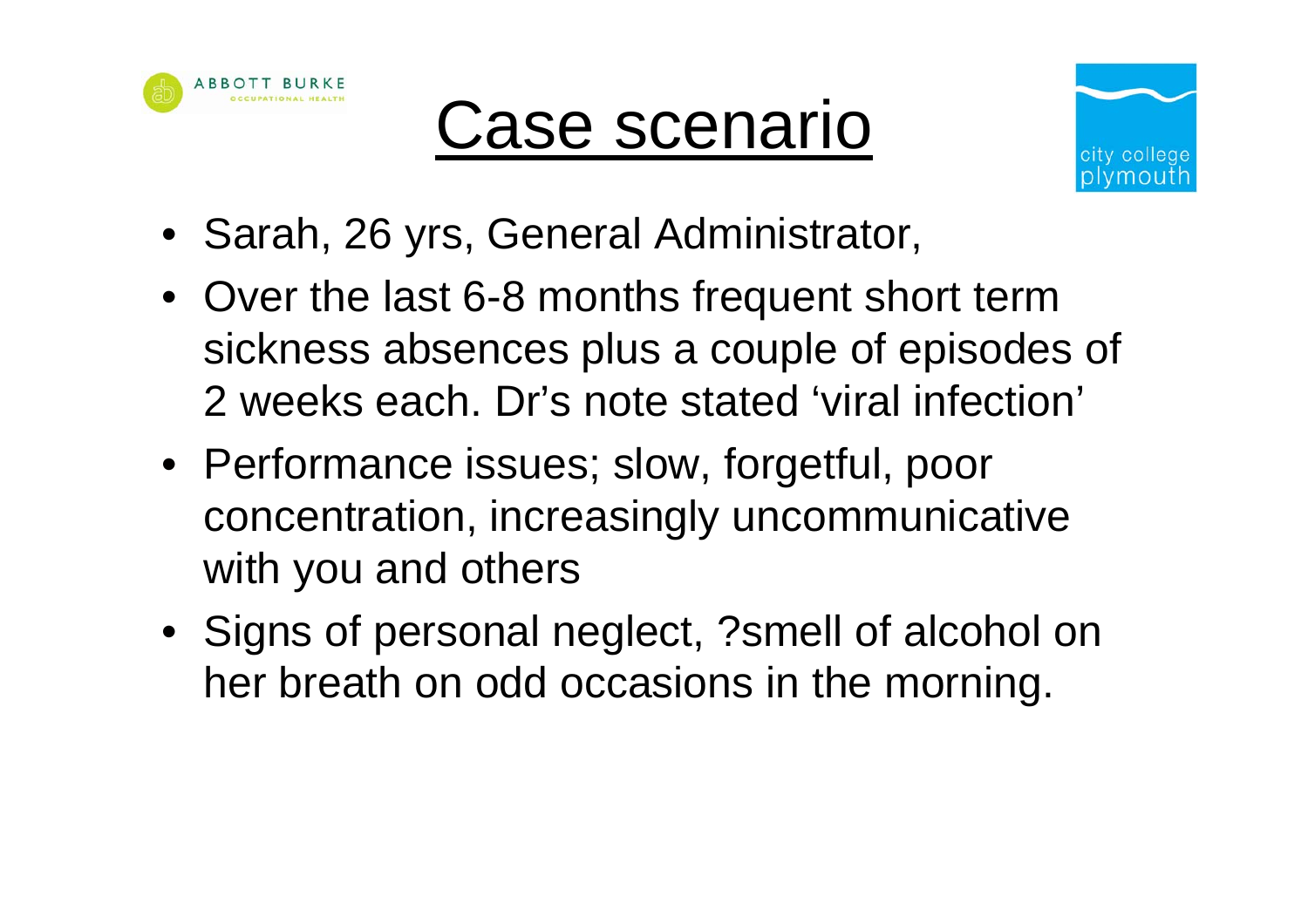





- Sickness absence record and job description
- Sarah's performance and general appearance. Explain briefly
- Is there an underlying medical condition that could explain Sarah's poor attendance and performance? If not, have there been a series of minor ailments that could explain poor attendance and performance?
- What pattern of sickness absence might I expect in the future and for what reasons?
- Is there any way in which I, as Sarah's manager, can assist her in improving her attendance and performance?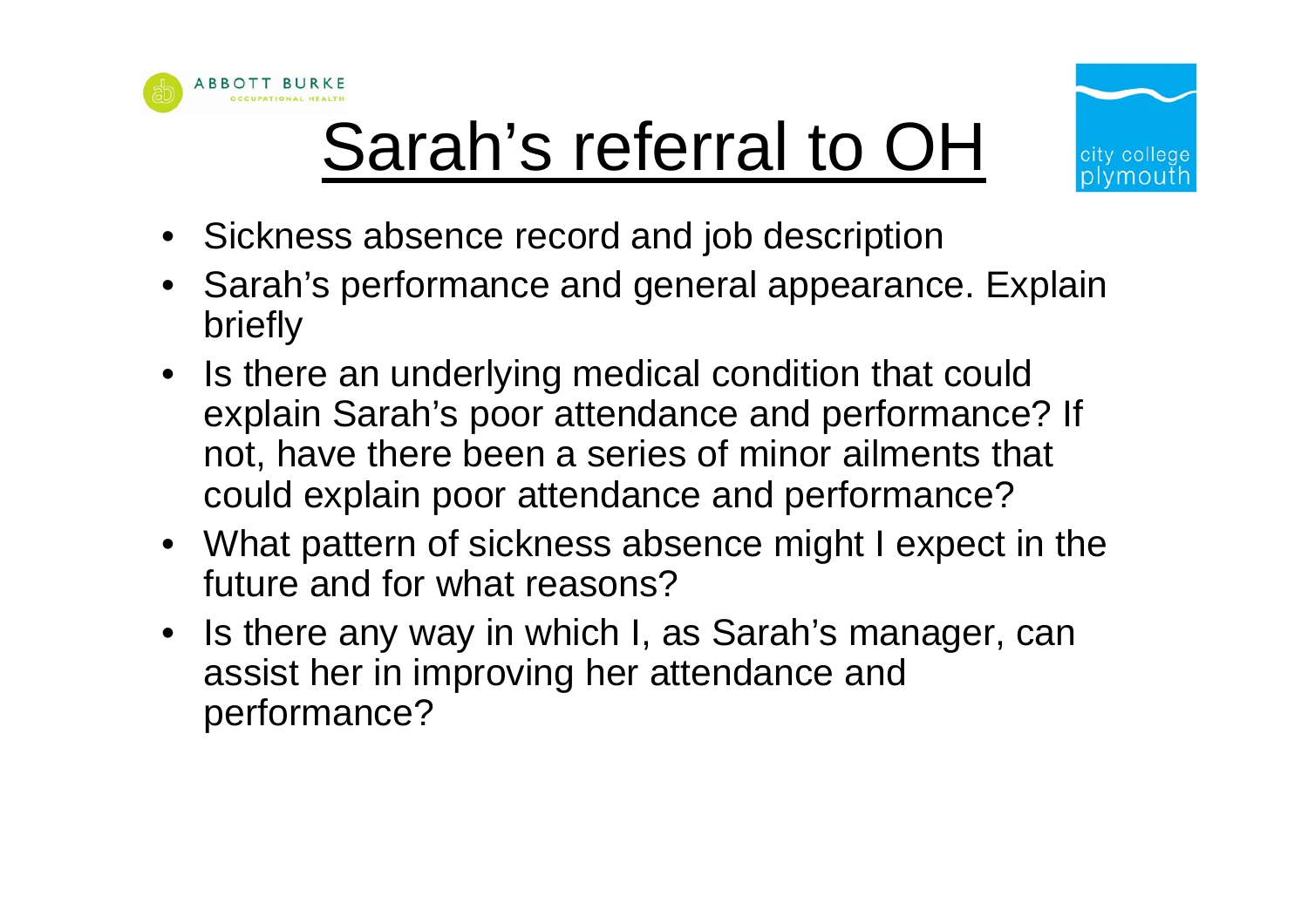





- Past medical history confirmation from the GP or other Specialist
- Alcohol, drugs
- Social set up, lifestyle issues, attitude to work, relationships at work
- We look at posture, body language, physical symptoms e.g. self harm
- We can ask blunt medical questions and it is difficult for an individual to evade this when face to face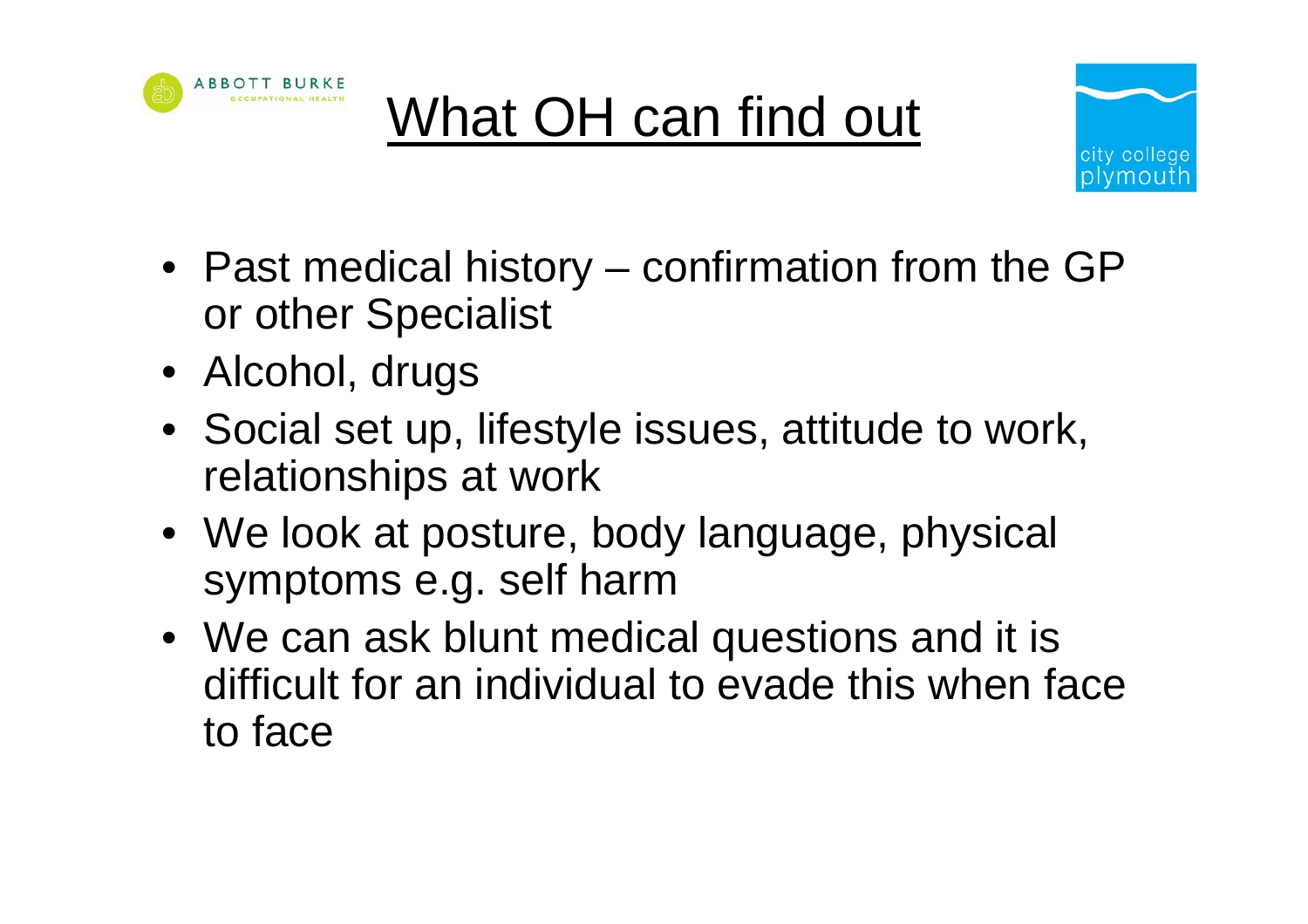



### OH report to management on Sarah

- If possible we will give medical condition e.g. depression
- Sarah has; underlying medical condition, likely to affect her and her work for approx x months but also likely to resolve completely
- Sarah may show a increased level of absence from work – either short or longer term
- We advise that she is/is not fit to work, with the following work adjustments
- Possibly all or some of; reduced hours, reduced responsibilities, additional support,
- We will keep Sarah under regular review but we suggest a formal review in x weeks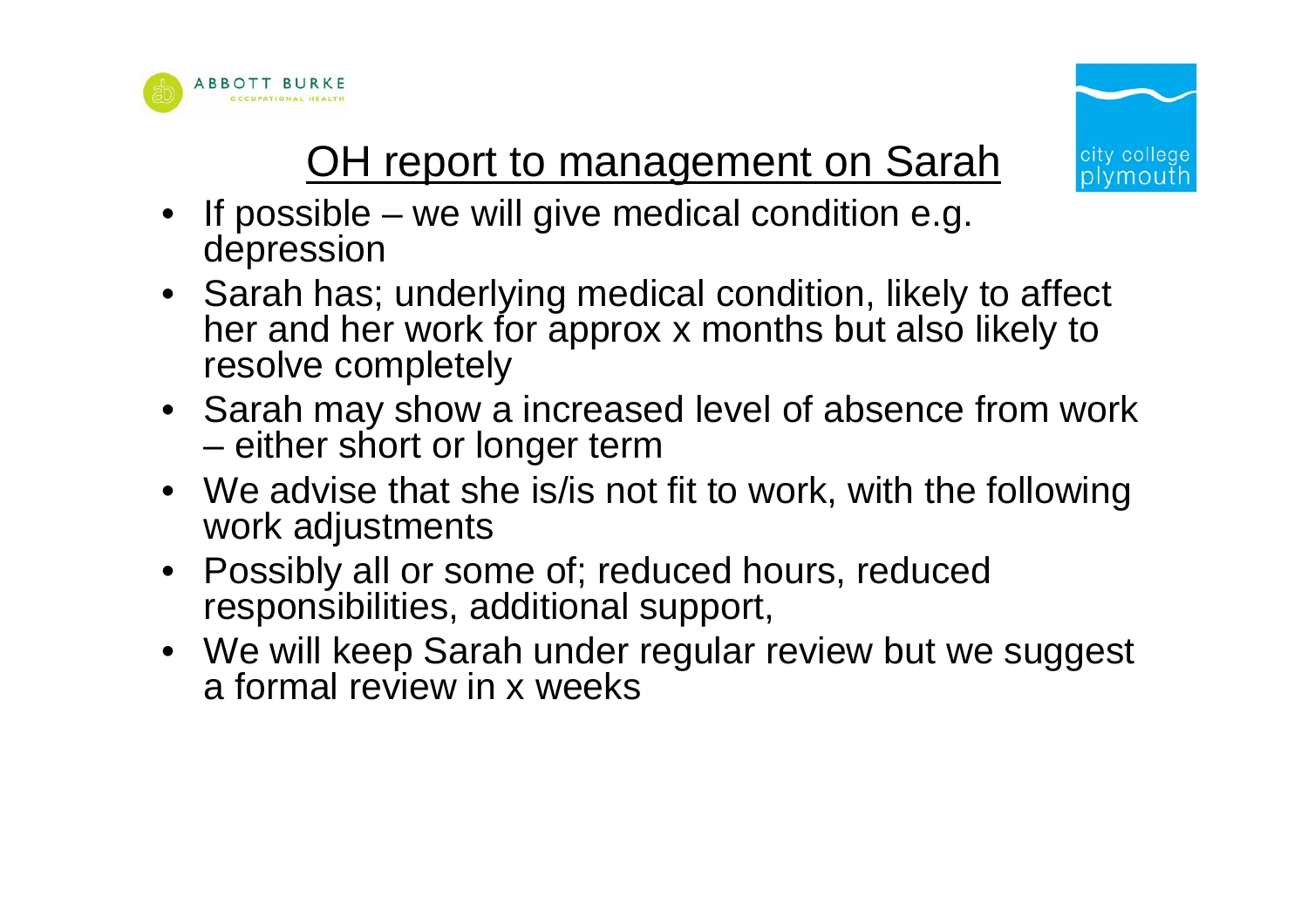





- What questions/suspicions are in your mind?
- What will you do if anything?
- If you refer to OH what questions will you ask?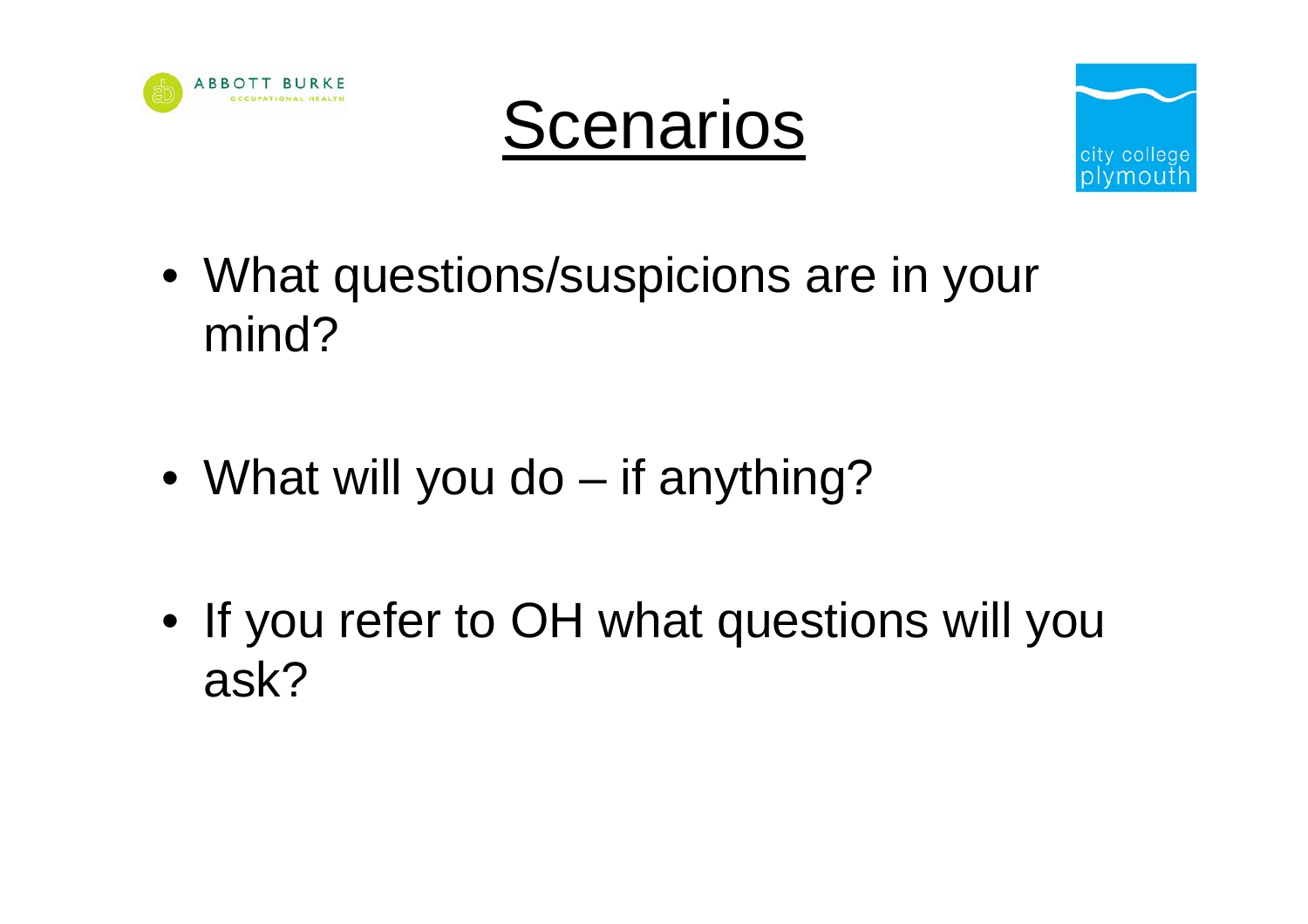

# **Case Scenario 1**

#### plymo **Helen – 53 yrs Programme Area Manager – full time**

city colle

- Experiencing personal problems at home (marriage break up that is common knowledge)
- Work- job ambiguity due to restructuring within organisation
- Performance is affected mood swings, time management and attendance issues
- Med 3 certification stating "anxiety" initially now stating "stress at work"..
- **What questions/suspicions are in your mind?**
- **What will you do if anything?**
- **If you refer to OH, what questions will you ask?**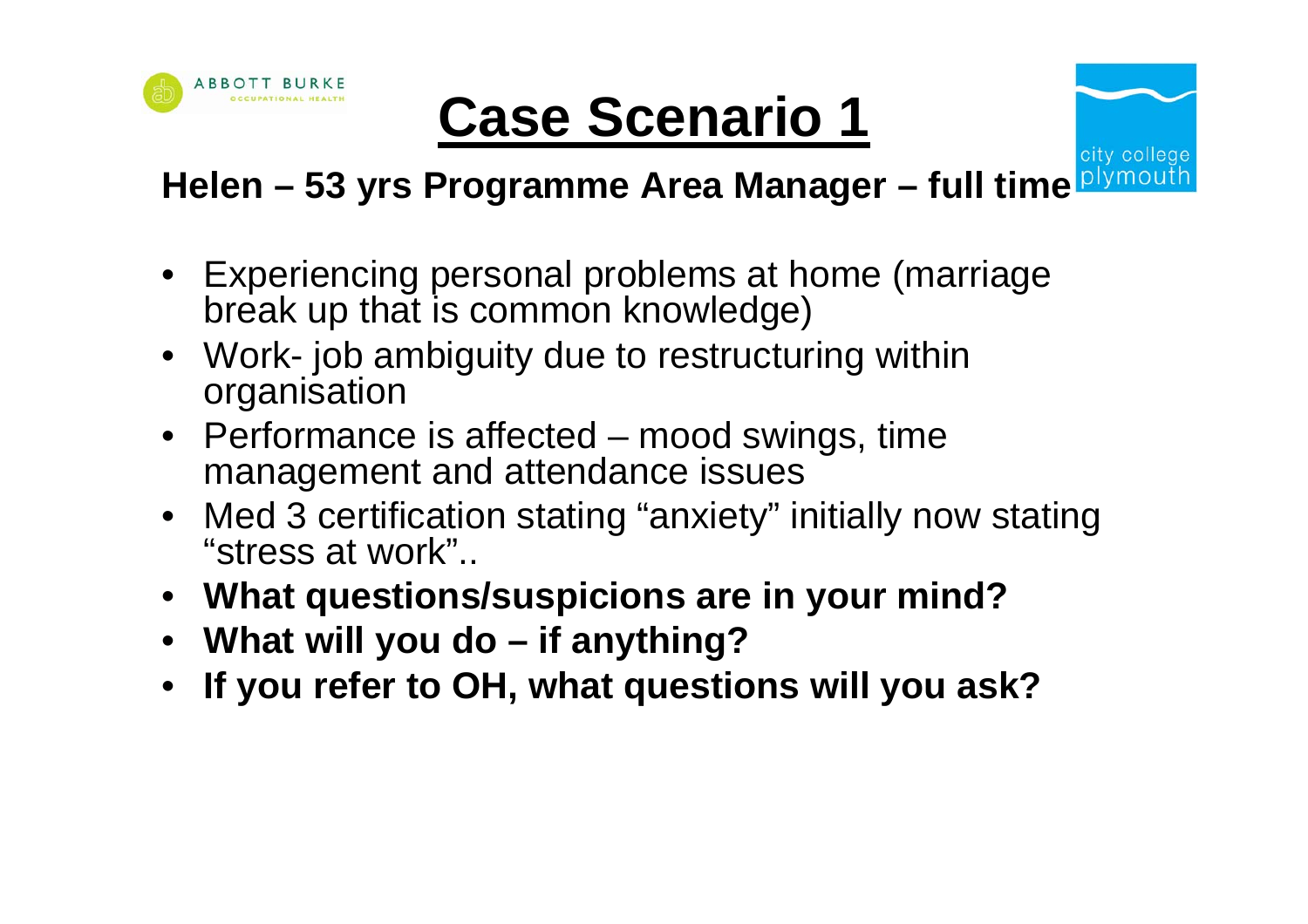





#### **Melissa – 18 yrs - Faculty Administrator – Part time**

- Melissa has worked for the College for 6 months. She has had epilepsy since childhood disclosed to management.
- Active social life she occasionally comes in to work a bit hung over (on her own admission)
- Over the last 3 months she is habitually taking off Monday and Fridays. She has accumulated a total of 15 days in the last 3 months –always for periods of less than 7 days - and says that her epilepsy is 'playing up'.
- **What questions/suspicions are in your mind?**
- **What will you do if anything?**
- **If you refer to OH, what questions will you ask?**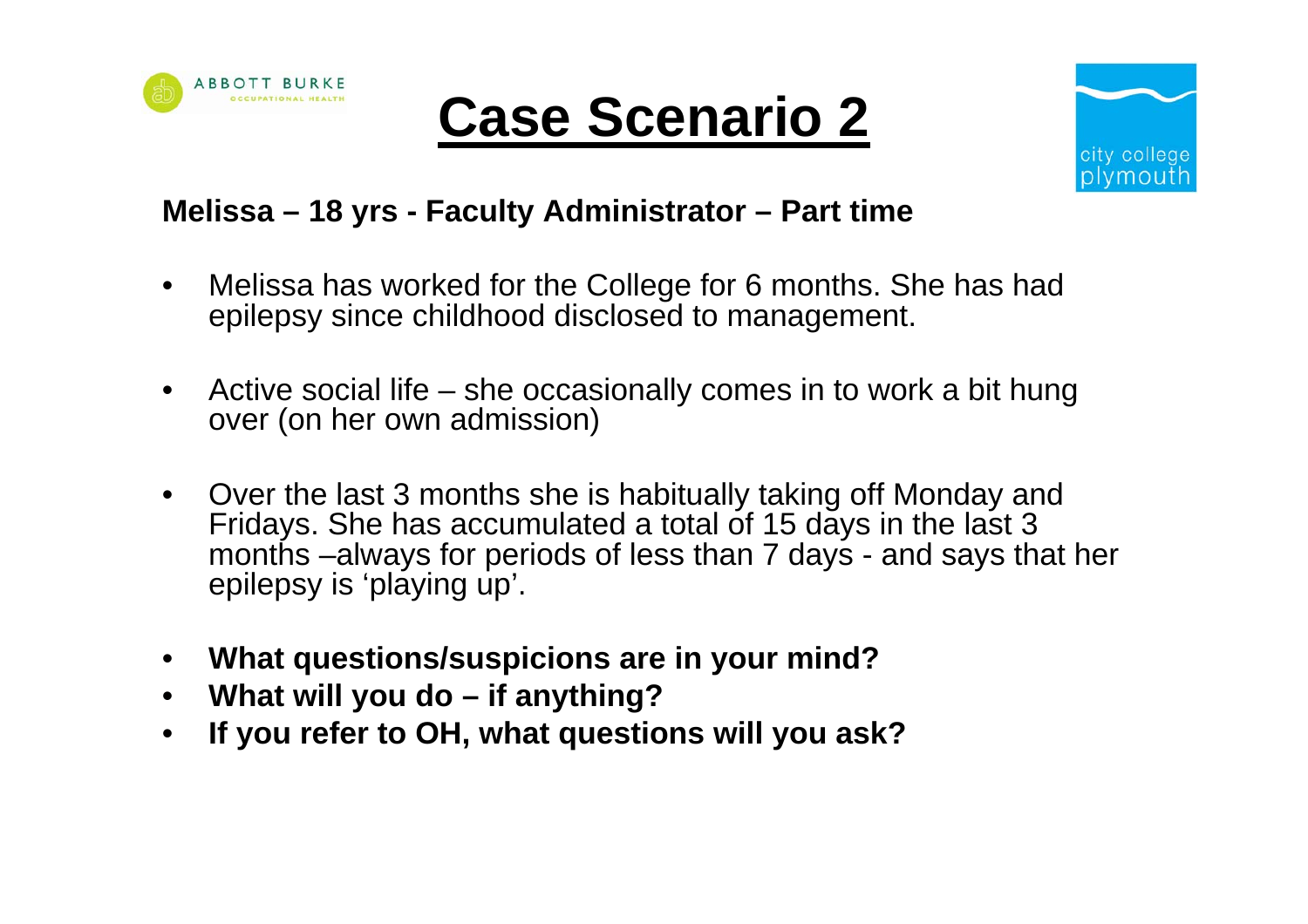





### **Pete - 53 yrs - Technician – Full-time**

Pete has worked for the college for 5 years. He has been off work for 6 weeks, the GP's sick note stated "sciatica".

His workmates tell you that has been seen up a ladder painting the outside of his house.

- **What questions/suspicions are in your mind?**
- **What will you do if anything?**
- **If you refer to OH, what questions will you ask?**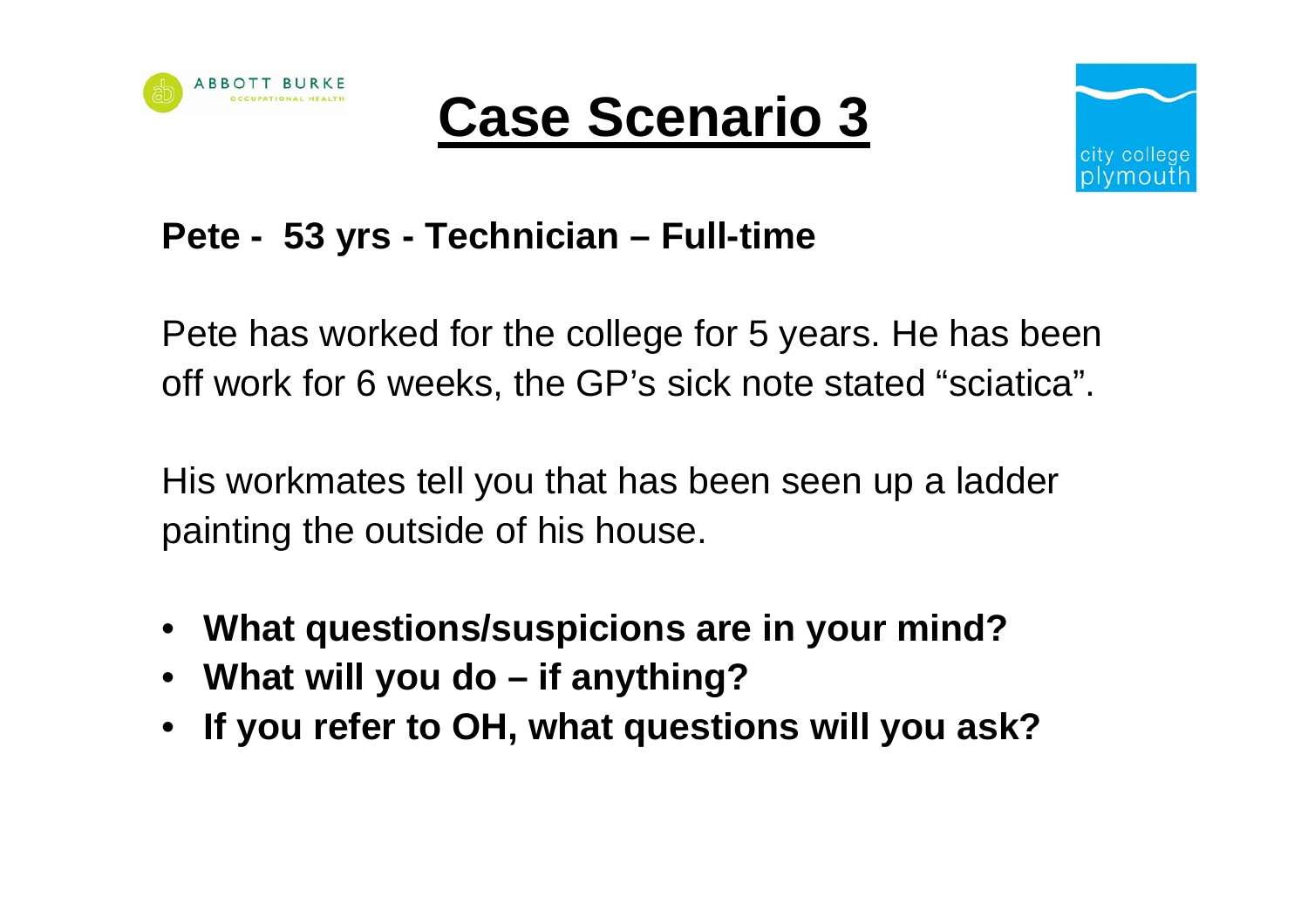





#### **Guy – 28 yrs I.T. Technician – Full-time**

- Employed 18 months and his attendance is good –
- New IT system is being installed and Guy is key to this project.
- Health symptoms reported of tingling in his wrists and forearms. At the time Guy said he would liaise with you if symptoms continued.
- He has gone off sick and you have received a sick note from his GP stating "RSI".
- **What questions/suspicions are in your mind?**
- **What will you do if anything?**
- **If you refer to OH, what questions will you ask?**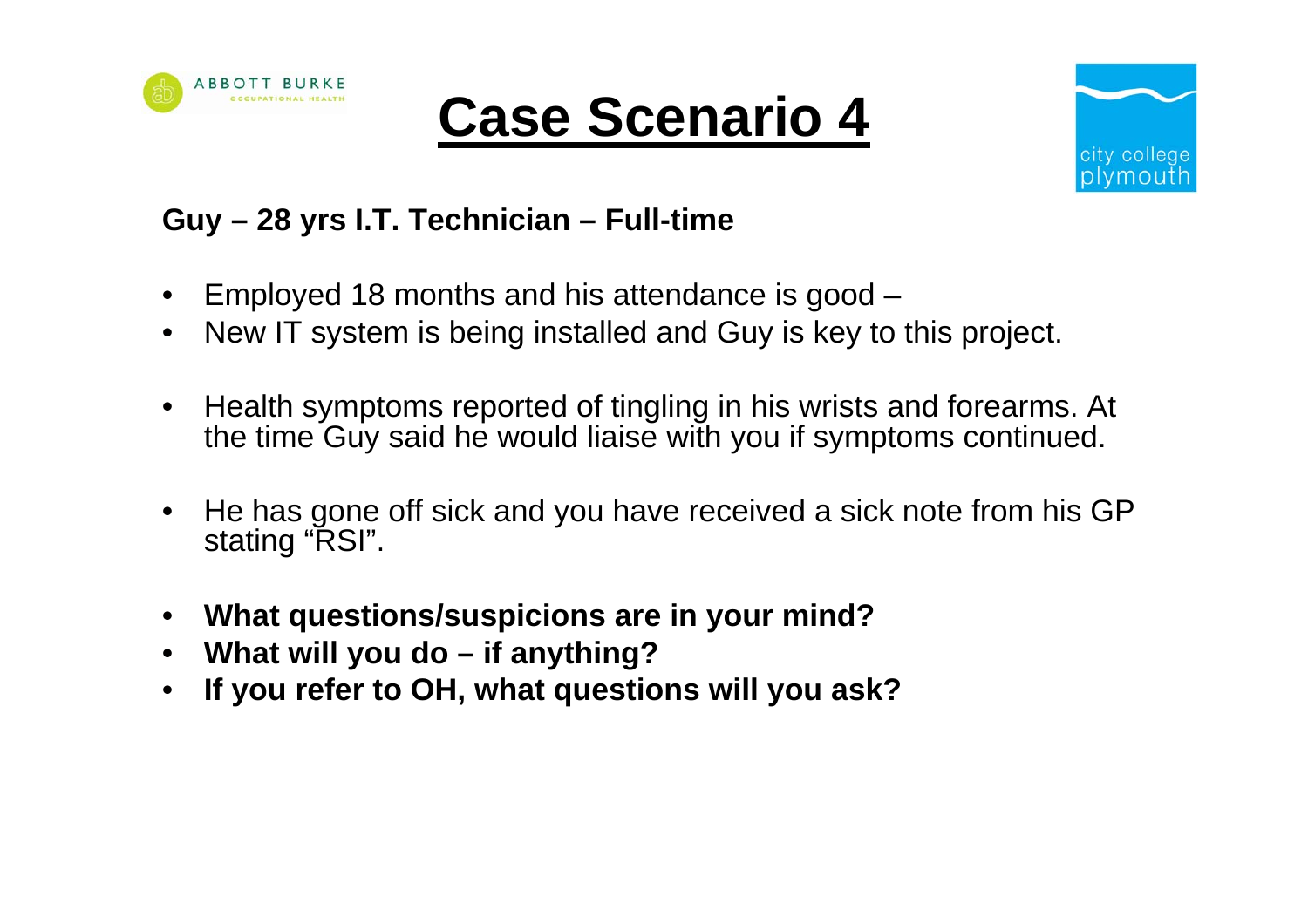

## **Case Scenario 5**



### **Wendy – 32 yrs Librarian – Full-time**

- Employed 12 years and reports long-standing back pain.
- Reports problems with lifting and moving of books above head height or below knee level.
- She has shown a pattern of intermittent medium to long term sickness, much of it self-certificated.
- Colleagues are reporting an unfair division of work duties as Wendy declines to undertake some of her duties.

**What questions/suspicions are in your mind? What will you do – if anything? If you refer to OH, what questions will you ask?**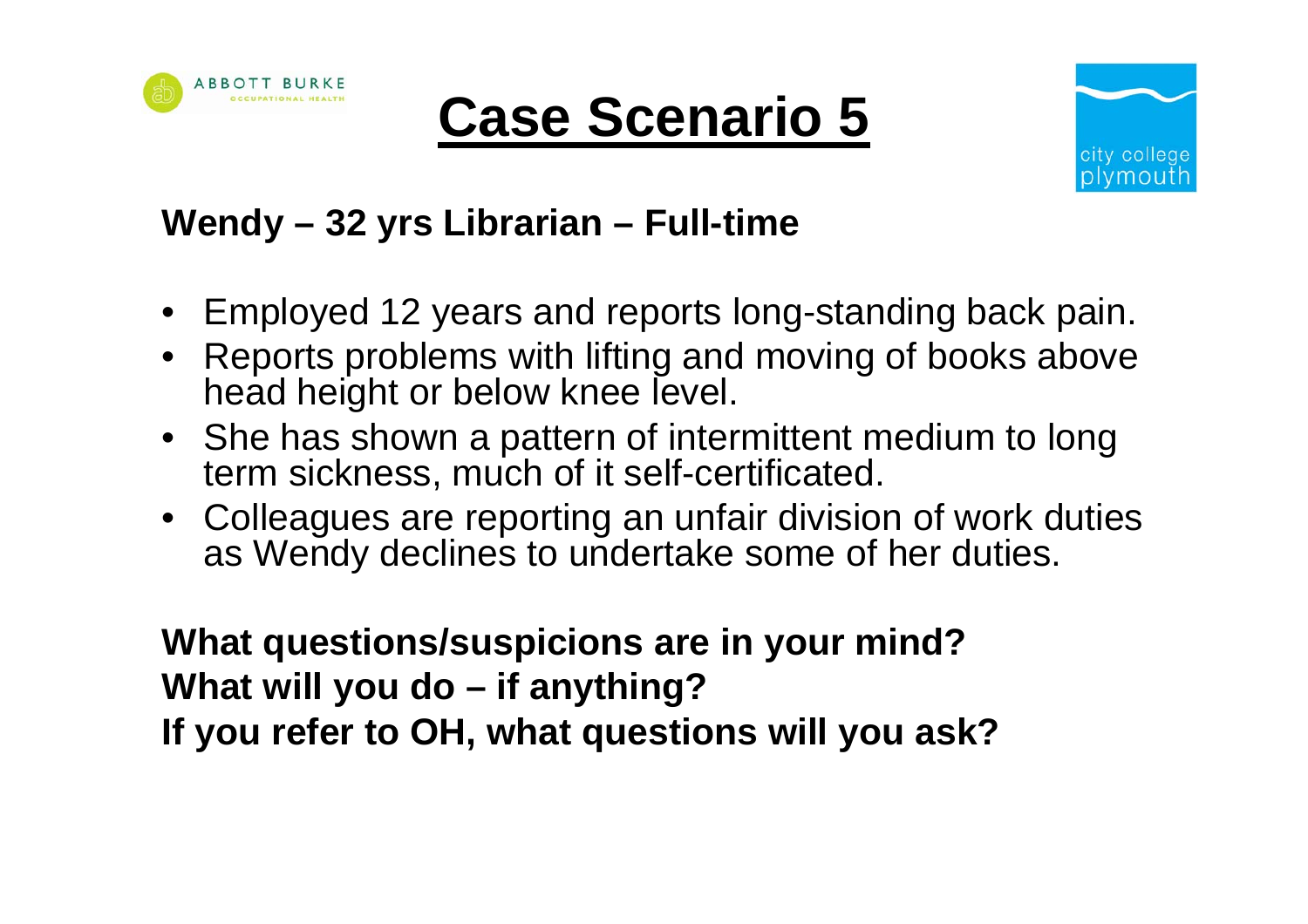

# **Case Scenario 6**



- **Ted 48 yrs Minibus Driver Full time**
- Ted's job involves driving goods and students from site to site and off campus. He has worked for the College for 25 years although only as a driver for the last 10 years.
- He has called in sick and provides you with a sick note from his GP for 2 weeks that states "diabetes – newly diagnosed".
- He phones you to say that his GP has told him he'll be fit for work at the end of the 2 weeks sick note so he'll see you then.
- **What questions/suspicions are in your mind?**
- **What will you do if anything?**
- **If you refer to OH, what questions will you ask?**